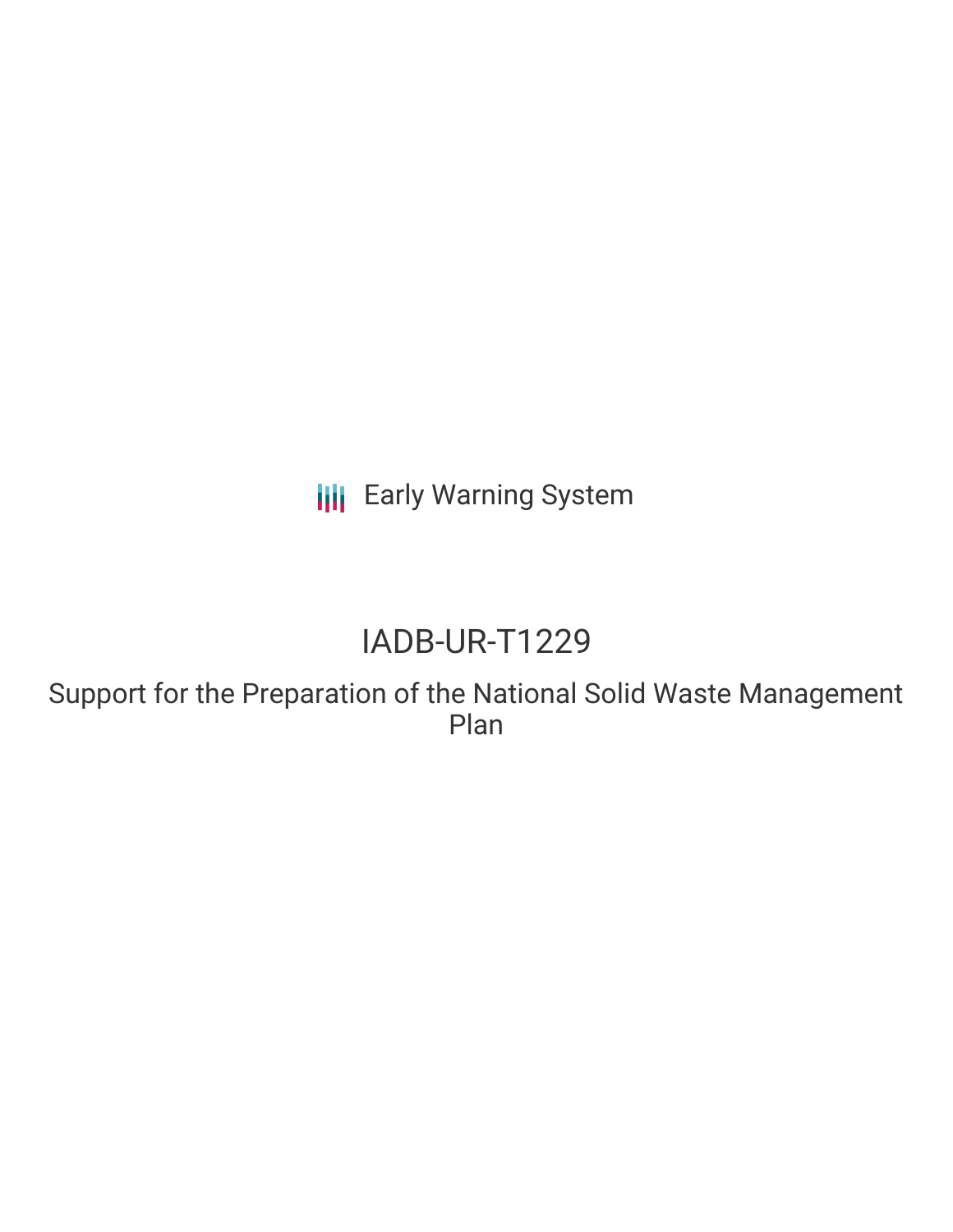

#### **Quick Facts**

| <b>Countries</b>               | Uruguay                                                         |
|--------------------------------|-----------------------------------------------------------------|
| <b>Financial Institutions</b>  | Inter-American Development Bank (IADB)                          |
| <b>Status</b>                  | Approved                                                        |
| <b>Bank Risk Rating</b>        | C                                                               |
| <b>Voting Date</b>             | 2020-10-29                                                      |
| <b>Borrower</b>                | Government of Uruguay                                           |
| <b>Sectors</b>                 | Law and Government, Technical Cooperation, Water and Sanitation |
| <b>Investment Type(s)</b>      | Grant                                                           |
| <b>Investment Amount (USD)</b> | $$0.15$ million                                                 |
| <b>Project Cost (USD)</b>      | $$0.15$ million                                                 |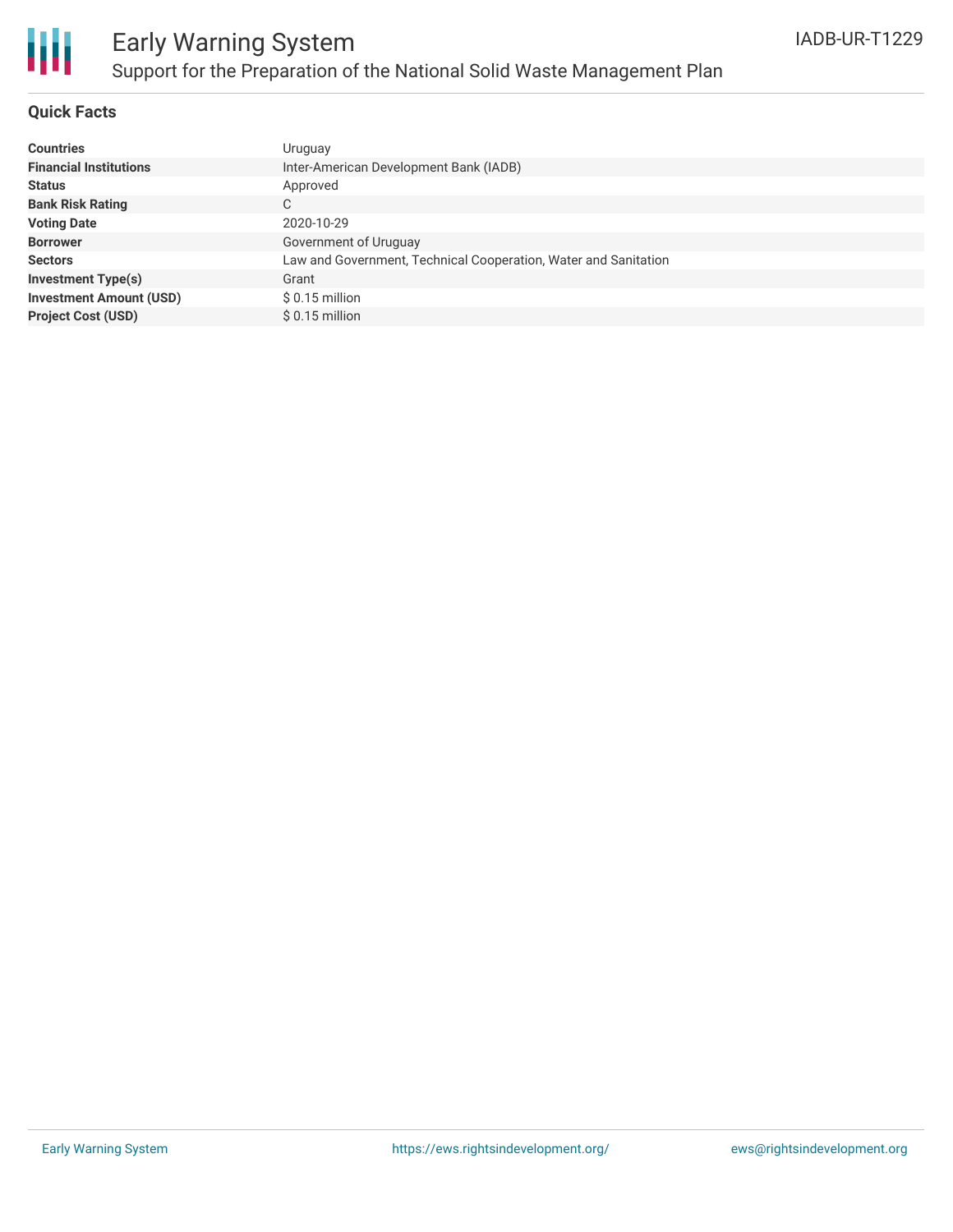

Ш

#### **Project Description**

This technical cooperation (TC) will support the Government of Uruguay in the elaboration of the National Waste Management Plan, which will aim to improve waste management models and create mechanisms to achieve progress in the objectives outlined in the new National Solid Waste Management Law. The operation is consistent with the Update of the Institutional Strategy "Development solutions that accelerate growth and improve lives" (UIS) 2020-2023 (AB-3190-2) and is aligned with the priority areas: (i) Technology and Innovation; by promoting innovation in the design of products that reduce the generation of waste and the impacts derived from it and (ii) strengthen the IDB Group's work with the UIS cross-cutting themes: climate change and environmental sustainability, and institutions and Rule of law.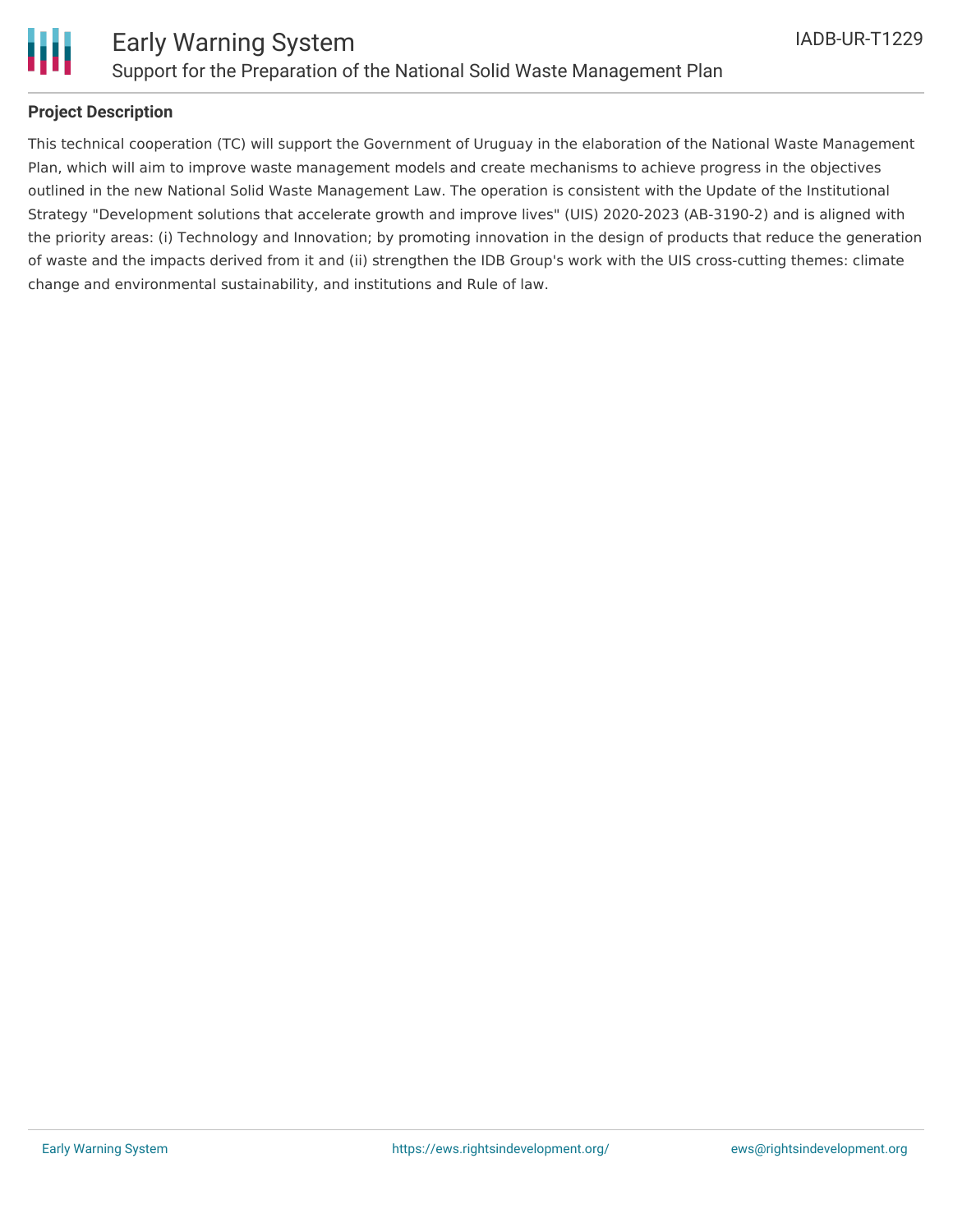

## Early Warning System Support for the Preparation of the National Solid Waste Management Plan

#### **Investment Description**

• Inter-American Development Bank (IADB)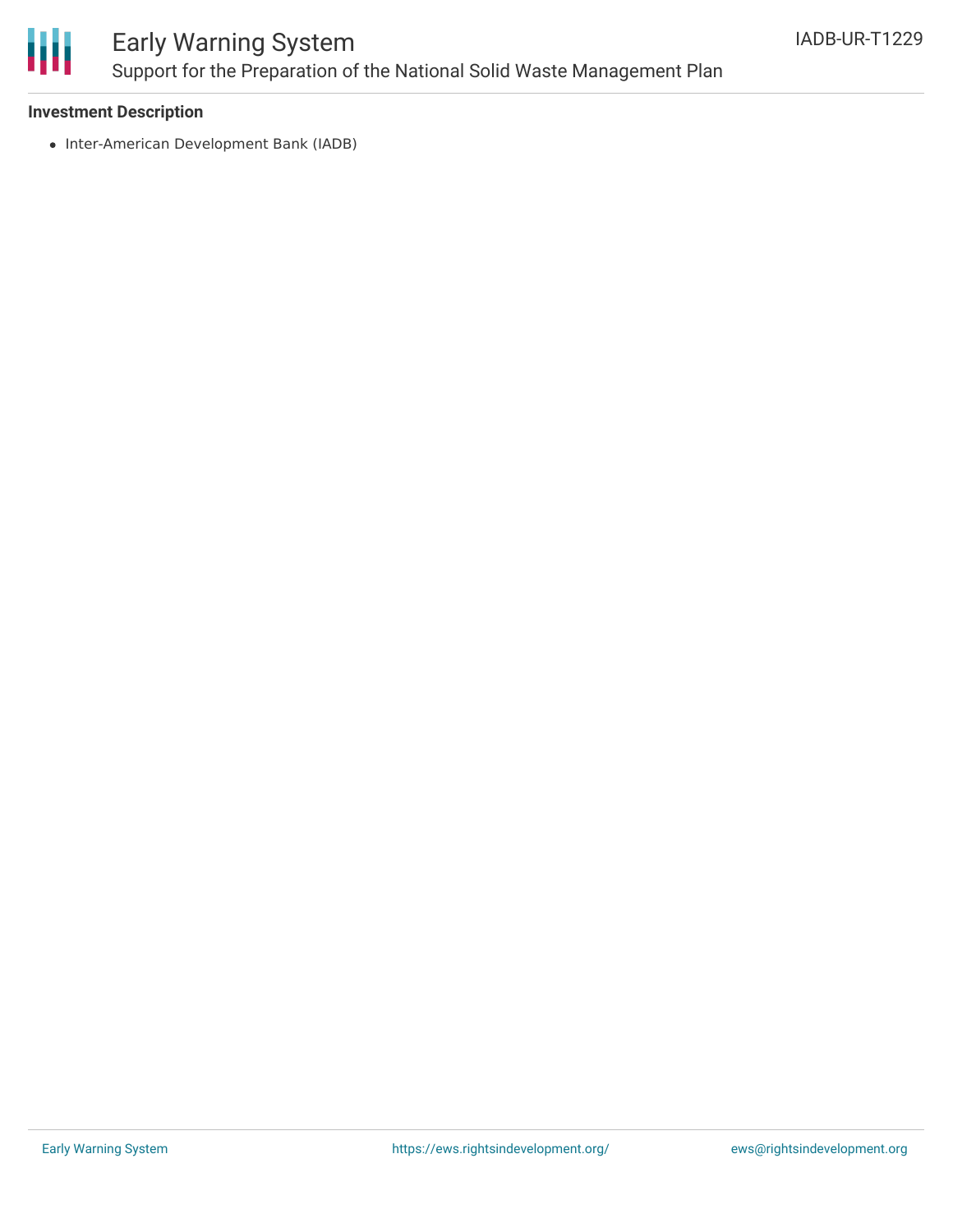

#### **Contact Information**

#### ACCOUNTABILITY MECHANISM OF IADB

The Independent Consultation and Investigation Mechanism (MICI) is the independent complaint mechanism and fact-finding body for people who have been or are likely to be adversely affected by an Inter-American Development Bank (IDB) or Inter-American Investment Corporation (IIC)-funded project. If you submit a complaint to MICI, they may assist you in addressing the problems you raised through a dispute-resolution process with those implementing the project and/or through an investigation to assess whether the IDB or IIC is following its own policies for preventing or mitigating harm to people or the environment. You can submit a complaint by sending an email to MICI@iadb.org. You can learn more about the MICI and how to file a complaint at http://www.iadb.org/en/mici/mici,1752.html (in English) or http://www.iadb.org/es/mici/mici,1752.html (Spanish).